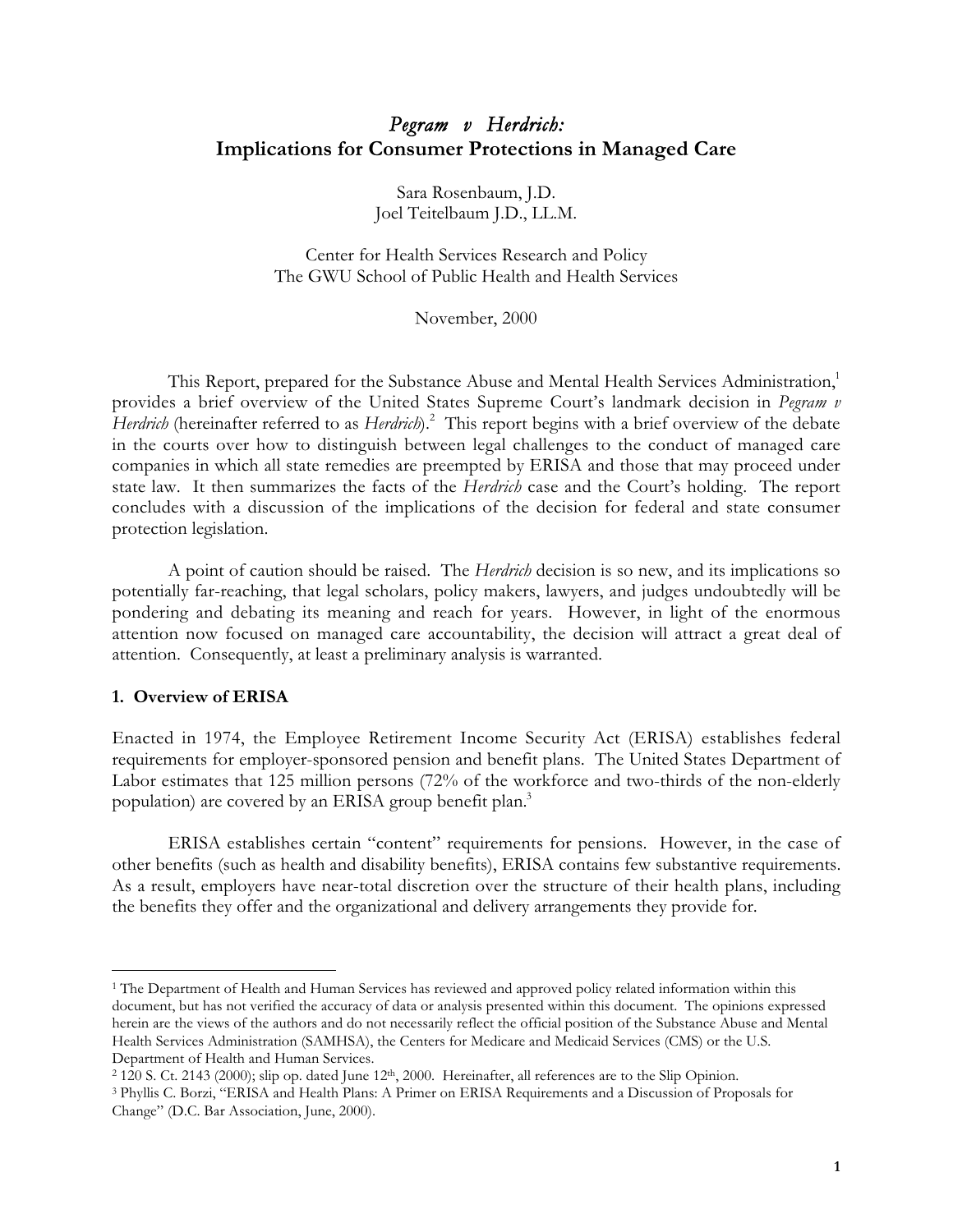Despite this broad discretion over the design and content of health benefits, ERISA plan administrators (including entities that operate the health component of an employee benefit plan) are subject to a "fiduciary standard" obligating them to administer the plan solely in the interest of the plan's beneficiaries.<sup>4</sup> ERISA defines a "fiduciary" as anyone who exercises discretion or control over the plan's assets or administration.<sup>5</sup> Under such a standard, coverage decisions by managed care company employees or contractors would appear to involve the type of discretionary decisionmaking over the disposition of plan assets that triggers the fiduciary obligation. However, where benefits are found to be improperly denied or withheld, ERISA limits recovery to the value of the benefits claimed and does not permit damages for the economic or non-economic losses generally associated with a personal injury; state law remedies that would permit such damages (under theories of fraud, bad faith breach of contract, or negligence in insurance coverage-decision making, for example) all would be superceded by ERISA's sweeping "preemption" rule.<sup>6</sup>

Because it represents the merger of coverage and health care, managed care makes distinguishing between coverage decision-making and medical treatment particularly difficult. In recent years, courts increasingly have determined that when managed care companies act either directly or through their network physicians as health *care* corporations, principles of both corporate and vicarious liability that have applied to hospitals for some  $40$  years<sup>7</sup> also may apply to them. As a result, a health maintenance organization (HMO) that injures a member through substandard medical conduct (either through its physicians'/agents' negligence or its own direct failure to safeguard members from incompetent providers or an inadequate standard of care) may be liable under state law for damages.<sup>8</sup>

These HMO negligence cases typically have arisen in the context of individuals who are not covered by ERISA (e.g., federal and state employees or Medicaid beneficiaries). In the case of ERISA plan members, courts have drawn a distinction between cases that allege injury as a result of a coverage decision and those that challenge the quality of care. $^{\circ}\,$  Where a claim is determined to be one for coverage, the claim is considered to "arise under" ERISA and all state remedies are preempted.<sup>10</sup> In these instances, the company's breach of its ERISA fiduciary duties would give the individual the right to recover the benefit due, but no more. On the other hand, where the claim is determined to amount to a challenge to the quality of care received, courts have ruled that state medical liability laws continue to apply.<sup>11</sup>

States that have attempted to create remedies for negligent or injurious coverage decisionmaking by insurers have seen their laws preempted under ERISA.<sup>12</sup> Congress is currently debating

<sup>4 29</sup> U.S.C. §1104(a)(1).

<sup>5 29</sup> U.S.C. §1002(21).

<sup>6</sup> Rand Rosenblatt, Sylvia Law, and Sara Rosenbaum, *Law and the American Health Care System* (Foundation Press, New York, NY; 1997; 1999-2000 Supplement).

<sup>7</sup> *See, e.g., Darling v Charleston Community Memorial Hospital*, 211 N.E.2d 253 (Ill. 1965); *Jackson v Power*, 743 P.2d 1376 (Alaska 1987).

<sup>8</sup> *See, e.g., Boyd v Albert Einstein Medical Center*, 547 A.2d 1229 (Pa.Super. 1988); *Petrovitch v Share Health Plan of Illinois, Inc.*, 719 N.E.2d 756 (Ill. 1999); and *Jones v Chicago HMO Ltd. Of Ill.*, 730 N.E.2d 1119 (Ill. 2000).

<sup>9</sup> *Dukes v U.S. Healthcare, Inc.*, 57 F.3rd 350 (3rd Cir. 1995); *In re U.S. Healthcare, Inc.*, 193 F. 3d 151 (3rd Cir. 1999); *Pappas v Asbel*, 724 A.2d 889 (Pa. 1998), *vacated and remanded by U.S. Healthcare Systems of Pennsylvania, Inc. v. Pennsylvania Hosp. Ins. Co.*, 120 S. Ct. 2686 (2000).

<sup>10</sup> *See, e.g., Corcoran v United HealthCare, Inc.,* 965 F.2d 1321 (5th Cir. 1992), *cert. denied* 506 U.S. 1033 (1992).

<sup>11</sup> *See, e.g., Shannon v McNulty*, 718 A.2d 828 (Pa.Super. 1998).

<sup>12</sup> *See, e.g., Corporate Health v Texas Department of Insurance*, 12 F. Supp. 597 (S.D. Tx. 1998).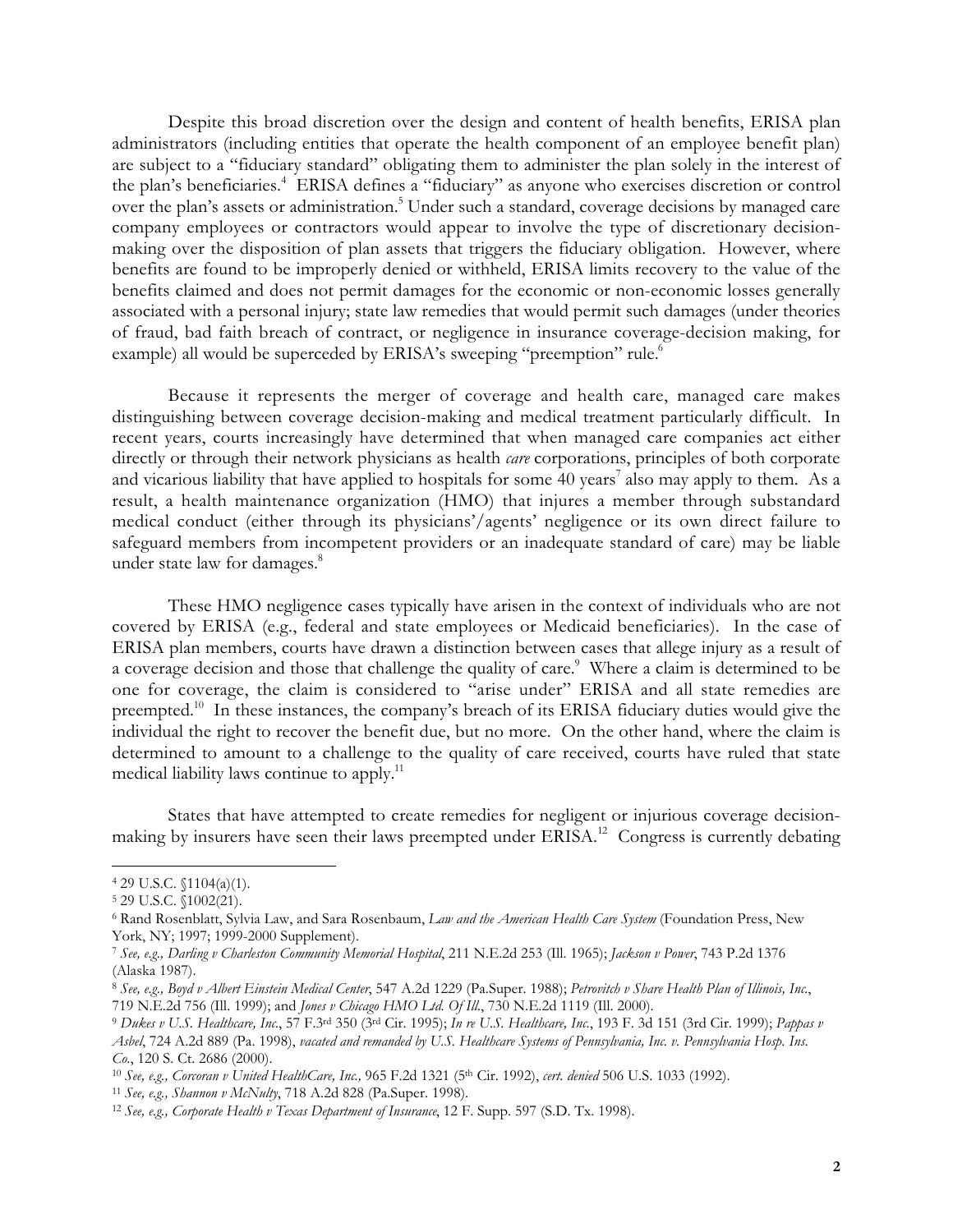managed care legislation that would address the issue of injuries, although the House and Senate approaches differ significantly.13

## **2. The facts of the** *Herdrich* **case and the decision**

The *Herdrich* case sits at this complex nexus of ERISA preemption, state medical liability law, and managed care.

Cynthia Herdrich, insured through her husband's ERISA-covered employee health plan, was a member of the Carle Clinic, a physician-owned HMO. Herdrich sought care for lower abdominal pain. Rather than immediately securing an ultrasound diagnosis at a local hospital, Dr. Lori Pegram decided to order the test through a distant Carle Clinic-owned diagnostic facility that could not perform the procedure for 8 days. Herdrich's appendix ruptured before the 8 days passed and she developed peritonitis.

Herdrich sued both Pegram and Carle in state court for medical malpractice;<sup>14</sup> she also sued the Clinic for state law fraud. The essence of her case was medical negligence against the physician and fraudulent and improper denial of benefits by the company, in which the physician was a partowner and which paid physicians through incentive arrangements.

After her state fraud count was dismissed on the basis of the ERISA preemption principles discussed above,<sup>15</sup> Herdrich amended her complaint to charge the Carle Clinic with a violation of ERISA's fiduciary duty requirements in its use of physician financial incentives. The trial court dismissed her claim of breach of fiduciary duty, holding that the HMO's financial incentive structure did not constitute the type of practice that amounts to the exercise of a fiduciary duty. On appeal, however, the United States Court of Appeals for the 7<sup>th</sup> Circuit held that such an incentive arrangement did indeed constitute the type of activity that fell within the Clinic's "fiduciary" practices within the meaning of ERISA. The court of appeals further held that the use of such an incentive arrangement in the case of a physician-owned HMO amounted to a breach of its fiduciary obligation, because the existence of the incentive arrangement arguably led to a decision to delay and deny care, thereby creating an improper conflict of interest between the physician- owners of the plan and their patients.16 After a rehearing on the case, the court of appeals reaffirmed its decision and the Supreme Court granted the defendants' request to hear the case.

Writing for a unanimous Court, Justice Souter stated the question in the case was "whether *treatment decisions made by a health maintenance organization, acting through its physician employees*, are fiduciary

14 Ms. Herdrich won a malpractice claim against Dr. Pegram for \$35,000.

 $\overline{a}$ 

15 ERISA supercedes all state laws that relate to employee benefit plans unless such laws are "saved" as laws regulating insurance. Federal courts will dismiss claims against health care companies furnishing employer products if they consider the claim against the company to be a "claim for benefits" due under an ERISA plan. See Sara Rosenbaum and Joel Teitelbaum, *Coverage Decisions Versus the Quality of Care: An Analysis of Recent ERISA Judicial Decisions and Their Implications for Employer-Insured Individuals (Issue Brief #8)*, Managed Behavioral Health Care Issue Brief Series, The George

Washington University Hirsh Health Law and Policy Program (Washington, DC, April, 2000). 16 Slip. op., p. 4.

<sup>&</sup>lt;sup>13</sup> The Senate would allow individuals who have won the right to a benefit through external review to recover limited damages against a managed care company where the company originally failed to provide the benefit that was granted. The House bill, on the other hand, would allow states to fashion their own remedies for the wrongful denial of coverage, thereby lifting ERISA's preemption provisions with respect to these types of coverage decisions.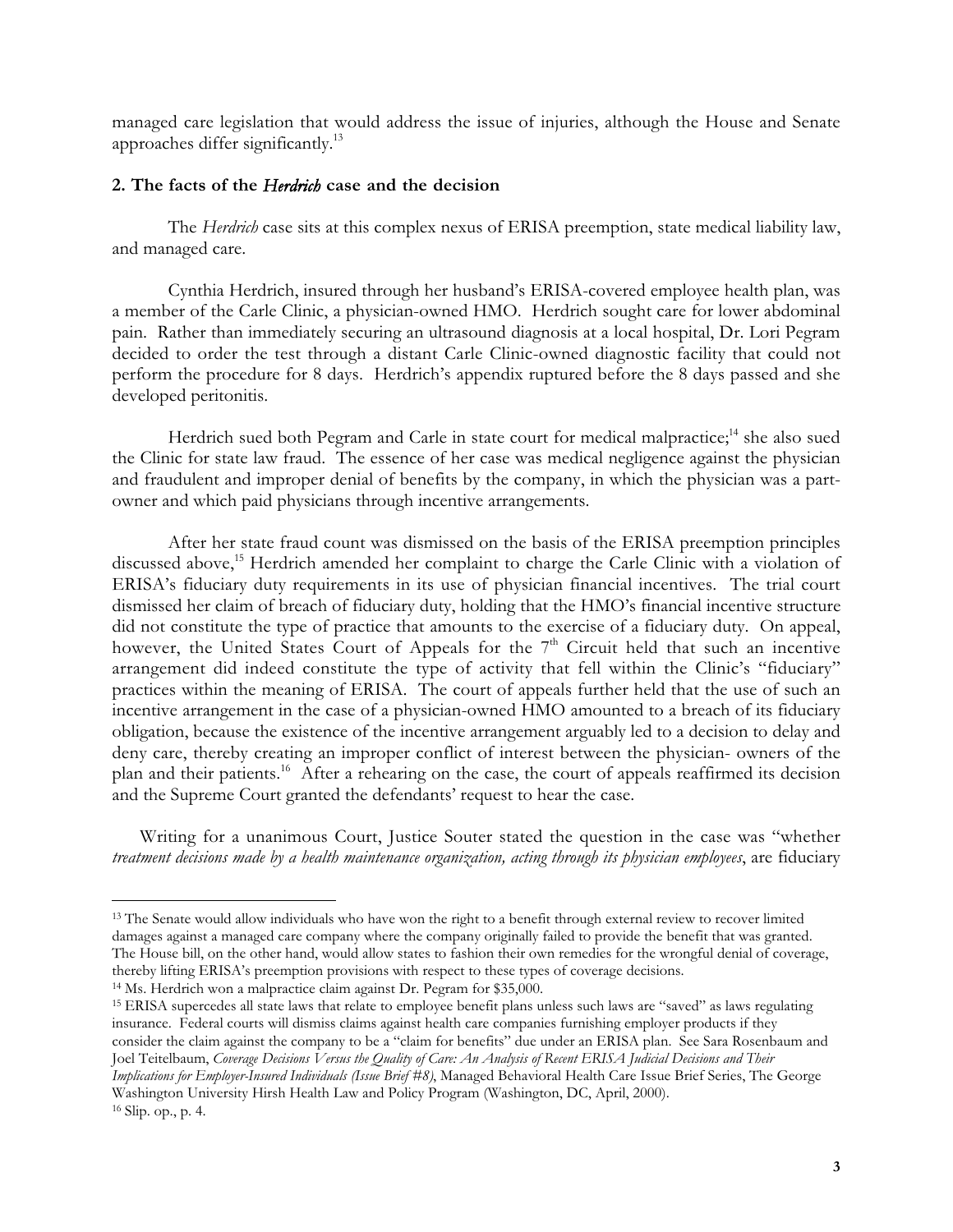acts within the meaning of [ERISA]."<sup>17</sup> In framing the question this way from the outset, Justice Souter appeared to underscore the Court's view that the basic issue before it involved the HMO's conduct as a *medical care provider*, rather than its functions as an insurer making *coverage and payment decisions.*

Justice Souter began his decision with a review of managed care that makes clear that in the view of the Court, physician incentive arrangements are part of the *inherent design structure* of managed care:

Traditionally, medical care in the United States has been provided on a "fee-for-service" basis. \*\*\* In a fee-for-service system, a physician's financial incentive is to provide more care, not less, so long as payment is forthcoming. The check on this incentive is a physician's obligation to exercise reasonable medical skill and judgment in the patient's interest. \*\*\* The defining feature of an HMO is the receipt of a fixed fee for each patient enrolled under the terms of a contract to provide specified health care if needed. \*\*\* Like other risk bearing organizations, HMOs take steps to control costs. \*\*\* These cost controlling measures [Justice Souter identifies several techniques including coverage determinations, practice guidelines, and utilization review] are commonly complemented by specific financial incentives to physicians, rewarding them for decreasing utilization of health care services and penalizing them for what may be found to be excessive treatment. \*\*\* Herdrich focuses on the Carle scheme's provision for a "year-end distribution[.]" \*\*\* *The essence of a HMO is that salaries and profits are limited by the HMO's fixed membership fees. \*\*\* [W]hatever the HMO, there must be rationing and inducement to ration*. <sup>18</sup>

In commenting on the design of managed care as one that by definition was structured to ration care, Justice Souter made clear that it was the province of Congress, which authorized the use of HMOs in 1973, and not the courts, to determine how far this type of health care structure could go:

Since inducement to ration care goes to the very point of any HMO scheme, and rationing necessarily raises some risks, \*\*\* any legal principle purporting to draw a line between good and bad HMOs would embody, in effect, a judgment about socially acceptable medical risk. \*\*\* [S]uch complicated factfinding and such a debatable social judgment are not wisely required of courts. \*\*\* [C]ourts are not in a position to derive a sound legal principle to differentiate an HMO like Carle's from other HMOs. For that reason, we proceed on the assumption that the decisions listed in Herdrich's complaint cannot be subject to a claim that they violate fiduciary standards \*\*\*.19

Justice Souter next considered what was encompassed in the "ERISA plan", a crucial issue for distinguishing when a claim arises under ERISA and when it involves conduct that is not reached by the statute. An ERISA plan, wrote Souter, is the written "scheme" that "comprises a set of rules that define the rights of a beneficiary and provide for their enforcement."20 He noted that rules governing the "collection of premiums, definition of benefits, submission of claims, and resolution of disagreements over entitlement to services are the sorts of provisions that constitute a plan."<sup>21</sup> As such, the HMO itself was not the "plan", even though the contract between the employer and the HMO might address certain elements of the ERISA plan, such as coverage and the rules under which a beneficiary will be entitled to care.

<sup>&</sup>lt;sup>17</sup> *Id.* at 1 [emphasis added].

<sup>18</sup> *Id.* at 5-8 [emphasis added].

<sup>19</sup> *Id.* at 8-9.

<sup>20</sup> *Id.* at 10.

<sup>21</sup> *Id.*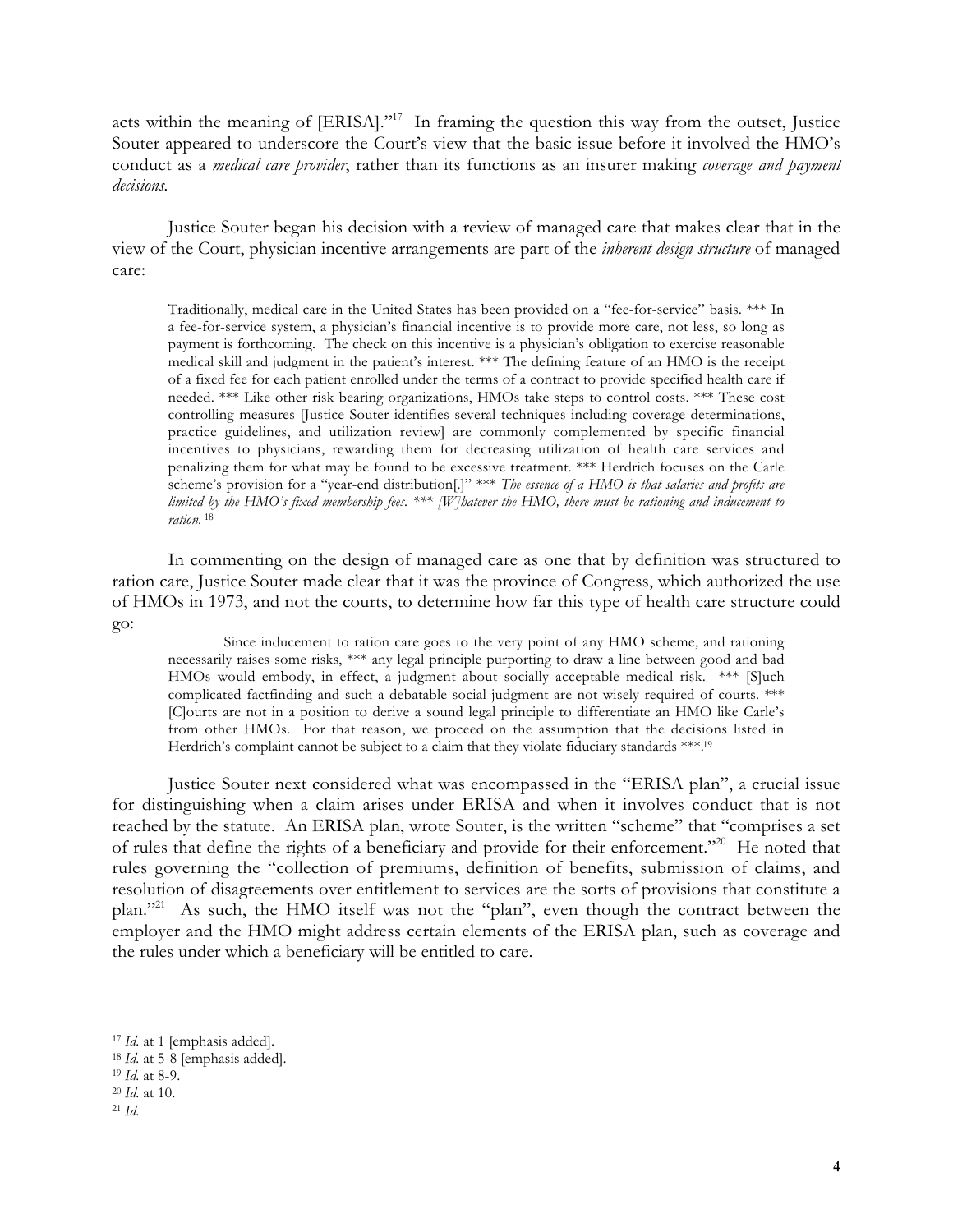Furthermore, he noted, the HMO was not a fiduciary "merely because it administers or exercises discretionary authority over its HMO business."<sup>22</sup> In the Court's view, an HMO acts as a fiduciary only when it is engaged in decisions that involve *ERISA* plan administration, and only then is it bound to the fiduciary standard. Souter made clear that an entity that acts as a fiduciary may have "financial interests adverse to beneficiaries" and that ERISA requires only that "the fiduciary with two hats wear only one at a time and wear the fiduciary hat when making fiduciary decisions."<sup>23</sup> As such, it was entirely consistent with ERISA's scheme that a plan could secure services from a company with interests adverse to its members and could entrust such a company with fiduciary obligations. Furthermore, simply because an HMO signs an agreement with an ERISA-covered employer, the existence of such an agreement does not turn the HMO into a fiduciary for *all* of its conduct, but rather only for those *specific actions* that a court considers fiduciary acts.

With this background, Justice Souter then concluded that none of Herdrich's allegations involved a fiduciary breach within the meaning of ERISA. Her only complaint was that the Carle Clinic breached its duty by making treatment decisions through its physicians while simultaneously offering incentives to withhold care. This feature of the plan (i.e., the year-end distribution scheme) was one that the "employer as a plan sponsor was free to adopt \*\*\* since an employer's decision about the content of a plan are not themselves fiduciary acts."<sup>24</sup>

At this point, the decision reached what may turn out to be the heart of the case for future federal and state legislative reform purposes. Acknowledging that certain HMO activities would constitute "fiduciary" actions while others would not, Justice Souter turned to a discussion of which HMO decisions made through its physicians will be considered fiduciary (and thus covered by ERISA) and which fall outside the scope of ERISA. Citing the decision in *Dukes v U.S. Healthcare,* Inc.,<sup>25</sup> the first case to deliniate the "quality/coverage" distinction, Justice Souter wrote that there are two types of "arguably administrative" acts:

What we will call pure "eligibility decisions" turn on the plan's coverage of a particular condition or medical procedure for treatment. "Treatment decisions," by contrast, are choices about how to go about diagnosing and treating a patient's condition: given a patient's constellation of symptoms, what is the appropriate medical response? These decisions are often practically inextricable from one another \*\*\*. [A] great many and possibly most coverage questions are not simple yes-or-no questions, like whether appendicitis is a covered condition \*\*\* or whether acupuncture is a covered procedure \*\*\*. The more common coverage question is a when-and-how question. Although coverage for many conditions will be clear and various treatment options will be indisputably compensable, physicians still must decide what to do in particular cases. The issue may be, say, whether one treatment option is so superior to another under the circumstances and needed so promptly, that a decision to proceed with it would meet the medical necessity requirement that conditions the HMO's obligation to provide or pay for that particular procedure at that time in the case. \*\*\* In practical terms these eligibility decisions cannot be untangled from physicians' judgments about reasonable medical treatment. \*\*\* The eligibility decision and the treatment decision [in this case] were inextricably mixed, as they are in countless medical administrative decisions every day.

The kinds of decisions mentioned in Herdrich's ERISA count and claimed to be fiduciary in character are *just such mixed eligibility and treatment decisions: physicians' conclusions about when to use diagnostic test; about seeking consultations and making referrals to physicians and facilities other than Carle's; about the proper*

l<br>L <sup>22</sup> *Id.*

<sup>23</sup> *Id.* at 12-13.

<sup>24</sup> *Id.* at 14.

<sup>25 57</sup> F. 3d 350 (3rd Cir. 1995), cert. denied 116 S. Ct. 564 (1995).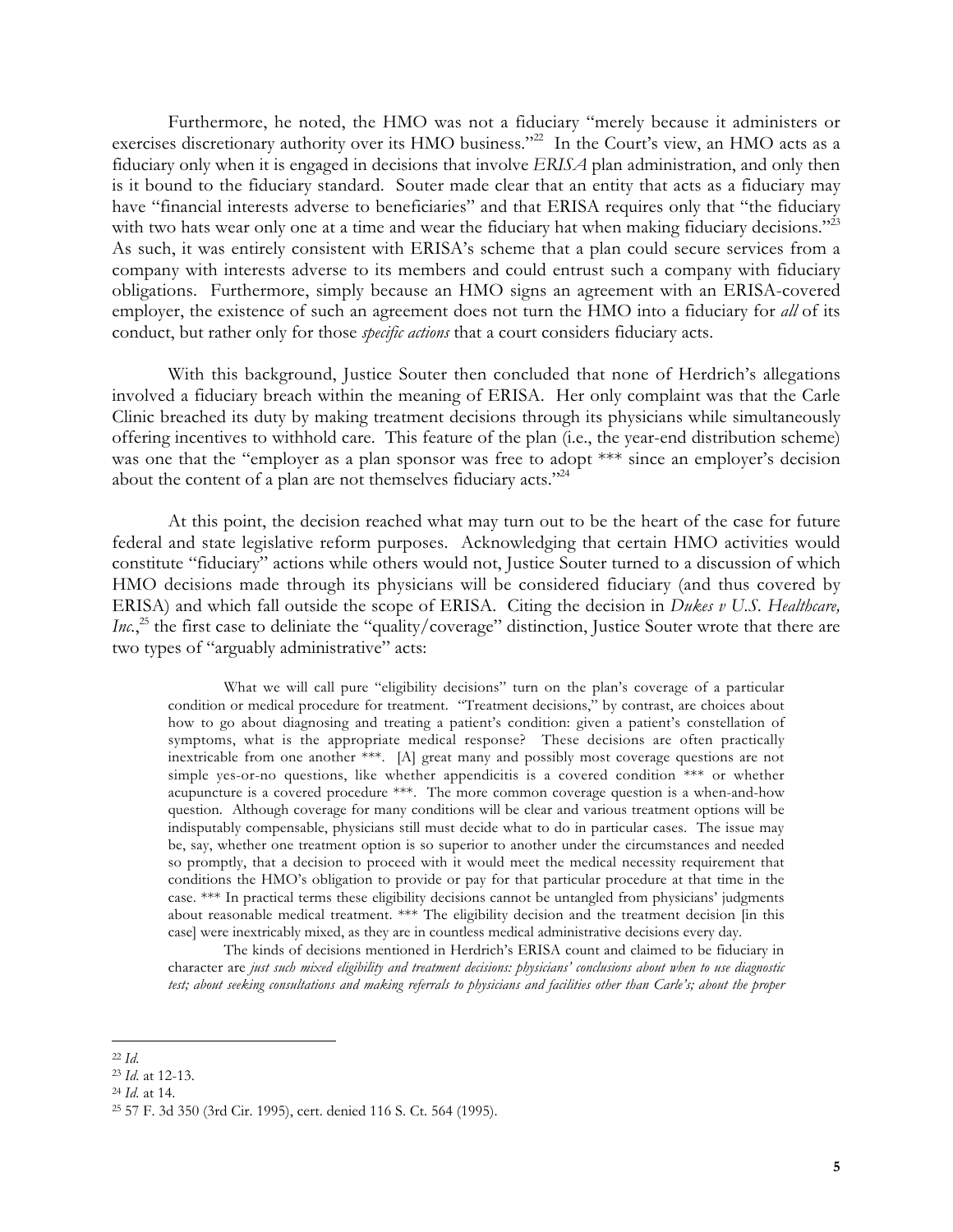*standards of care, the experimental character of a proposed course of treatment, the reasonableness of a certain treatment, and the emergency character of a medical condition*. 26

In this breathtaking paragraph, the Court appears to have removed from the scope of ERISA fiduciary acts—and placed squarely in the center of medical practice itself—the vast bulk of day-to-day decisions made by physicians employed by or under contract to managed care entities that sell their services to ERISA-covered employers. *According to the Court, these are not "coverage" decisions that are covered by the fiduciary provisions of ERISA and thus subject to preemption.* They are instead "mixed eligibility" decisions that amount to treatment itself. And according to the Court, Congress never intended that these types of mixed eligibility decisions be viewed as fiduciary in nature.<sup>27</sup> In the Court's view, were these decisions to be viewed as fiduciary in nature, it would result in "nothing less than the elimination of the for-profit HMO" since it would outlaw all mixed decision-making in the course of running an HMO. Indeed, it is not clear that non-profit HMOs could survive, even though they had no profit motive *per se.*

The Court then made indisputably clear what it considers to be the proper remedy in a "mixed eligibility" case:

[T]he defense of any HMO [to a claim of fiduciary violation in a mixed eligibility case] would be that its physician did not act out of financial interest but for good medical reasons, the plausibility of which would require reference to standards of reasonable and customary medical practice \*\*\*. That of course is the traditional standard of the common law. \*\*\* *Thus, for all practical purposes, every claim of fiduciary breach by an HMO physician making a mixed decision would boil down to a malpractice claim* \*\*\*.

What would be the value \*\*\* of having this kind of ERISA fiduciary action? It would simply apply the law already available in state courts \*\*\*. It is true that *in states that do not allow malpractice actions against HMOs* the fiduciary claim would offer a plaintiff a further defendant to be sued for direct liability, and in some cases the HMO might have a deeper pocket than the physician. But we have seen enough to know that ERISA was not enacted out of concern that physicians were too poor to be sued, or in order to federalize malpractice litigation in the name of fiduciary duty for any other reason.

\*\*\* On its face, federal fiduciary law applying a malpractice standard would seem to be a prescription for preemption of state malpractice law, since the new ERISA cause of action would cover the subject of a state malpractice claim. \*\*\* [W]e know that Congress had no such haphazard boons in prospect when it defined the ERISA fiduciary, nor such a risk to the efficiency of federal courts as a new fiduciary-malpractice jurisdiction would pose in performing such unheard–of fiduciary litigation.<sup>28</sup>

## **3. Discussion**

In the course of deciding the meaning of the outer limits of ERISA, the decision contains major implications for state and federal policy and the future of litigation against the managed care industry.

*State policy:* The *Herdrich* opinion does much to clarify the point at which, in a managed care context, ERISA-governed coverage decision-making ends and the quality of medical treatment begins.<sup>29</sup> As the Court noted, in managed care the line between treatment and coverage decisions

<sup>26</sup> Slip op., pp. 15-17 [emphasis added; footnotes omitted].

<sup>27</sup> *Id.* at 18.

<sup>28</sup> *Id.* at 23-25 [emphasis added].

<sup>29</sup> Sara Rosenbaum, David Frankford, Brad Moore, and Phyllis Borzi, "Who Should Determine When Health Care is Medically Necessary?," 340 NEJM 3 (January 21, 1999).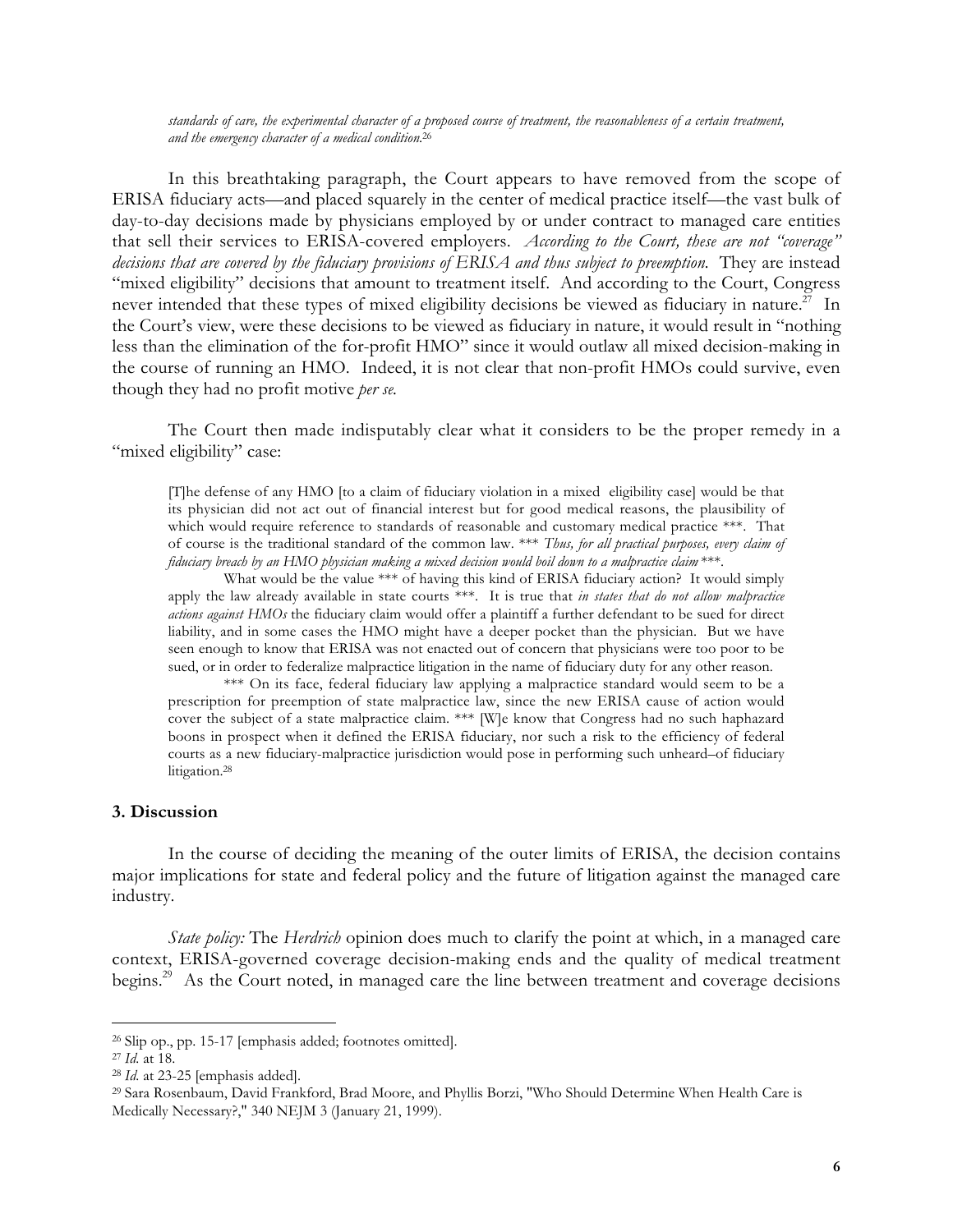becomes so blurred that most conduct characterized by the industry as coverage decisions is, as a practical matter, a decision about treatment that falls within the classic purview of the medical profession. For this reason, the Court concluded that the proper legal framework in which to judge such decisions is not ERISA fiduciary law, but rather the law of medical liability, which lies beyond the legal limits of ERISA.

It is interesting to consider what might have been the outcome of *Corcoran v United HealthCare, Inc.*<sup>30</sup> a landmark ERISA decision that helped set in motion the public demand for managed care reform. In *Corcoran*, the United States Court of Appeals for the 5<sup>th</sup> Circuit held that in substituting outpatient care in for inpatient treatment requested by a personal physician for his highrisk pregnant patient, United Healthcare—through its utilization management medical staff—was not practicing medicine but instead was making a coverage determination. Because this coverage determination was protected by the ERISA preemption shield, United could not be held liable for the death of the newborn.

In terms of the action that led to the litigation, *Corcoran* appears to be precisely the type of "when and how" decision that falls within the Court's "mixed eligibility" category, and thus would be covered by state liability law. In *Corcoran,* however, the decision-maker was not the patient's personal physician but instead, the medical personnel who performed utilization management functions for the company and with whom Mrs. Corcoran had no direct relationship. Whether *Herdrich's* holding regarding medical liability for "mixed eligibility" determinations is limited to decisions made by treating physicians or also reaches the medical judgment of any physician employed by a managed care company remains unanswered. But *Herdrich* does make clear that HMOs can be liable under state malpractice law for the "mixed eligibility" determinations made by treating network physicians on behalf of their patients.

Furthermore, in applying medical liability law to HMOs, *Herdrich* also suggests that a managed care entity could be liable under state law for corporate acts that result in injuries. These acts, whose precedents lie in the law of hospital liability, include conduct such as the failure to select competent practitioners, failure to monitor the practitioners' conduct, failure to correct errors, and failure to institute standards that ensure the quality of patient care. In this regard, the use of professionally substandard practice and treatment guidelines arguably could subject an HMO to state law liability, even were an employer arguably free under ERISA principles to buy a managed care product that practices substandard care.<sup>31</sup>

*Federal policy:* The *Herdrich* decision has important federal implications. The Court draws a distinction between "pure" and "mixed" eligibility decisions. In applying this formula the Court appears to suggest that most decisions fall into the "mixed" category and furthermore, that any decision that requires medical judgment and not merely the reading of a contract should be viewed as such. Nonetheless, even if most decisions are "mixed," not all are. Some eligibility decisions would remain "pure" and subject to ERISA while others would not, requiring courts in applying state medical negligence law to such claims to make a case by case determination as to whether the challenged decision is mixed or pure. This is precisely the type of tortured situation in which ERISA

 $\overline{a}$ 

<sup>30 965</sup> F. 2d 1321 (5th Cir. 1992), cert. denied 506 U.S. 1033 (1992).

<sup>31</sup> *Compare Jones v Kodak*, 169 F.3d 1287 (10th Cir. 1999) *with In re U.S. Healthcare, Inc.*, 193 F. 3d 151 (3rd Cir. 1999).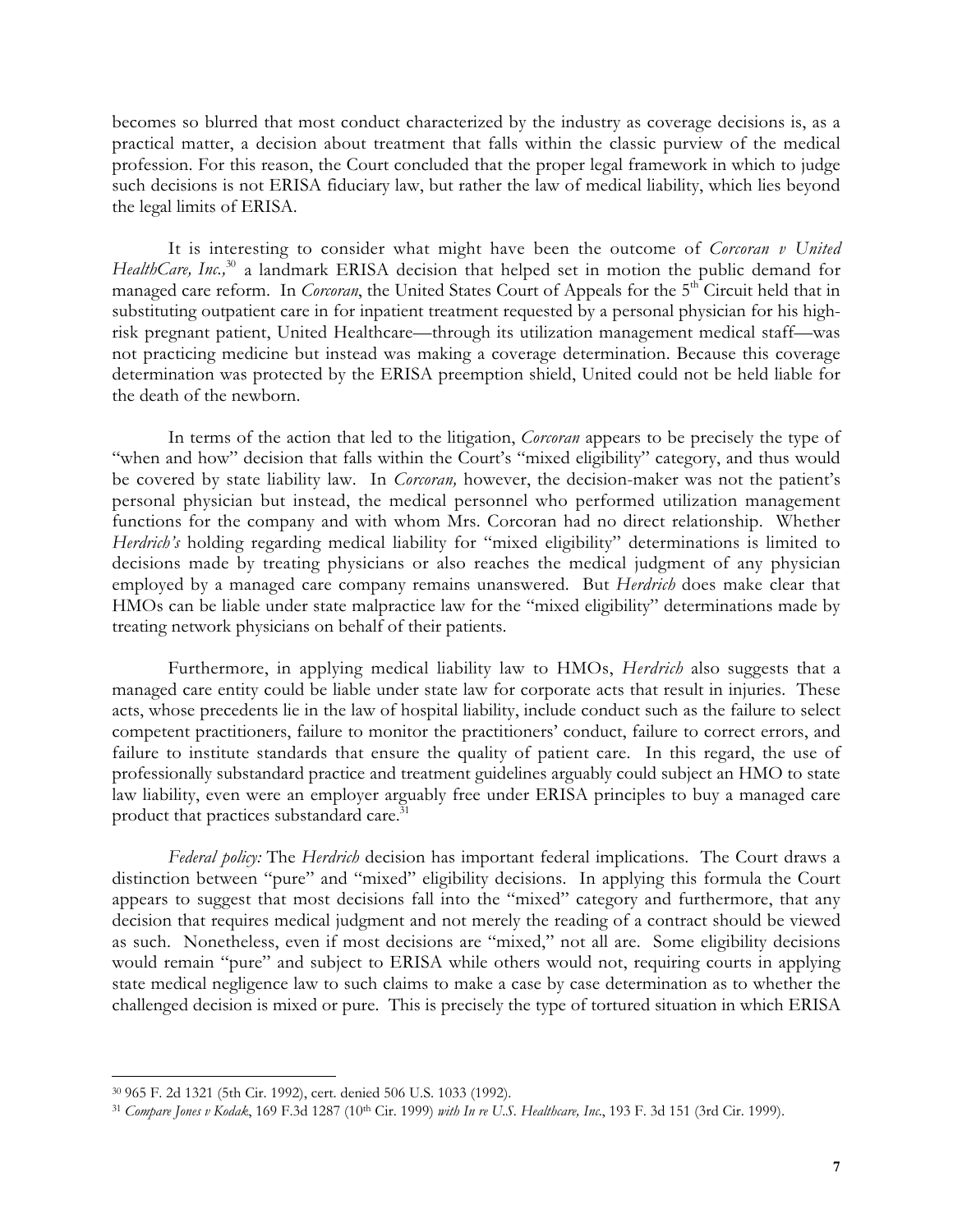litigants now find themselves, although *Herdrich* does seem to send a strong message to come down on the "mixed" side.<sup>32</sup>

Viewed in this way, the approach taken by the House of Representatives, which would permit state law to determine the remedies for coverage-related injuries, would appear to be the approach most consistent with the decision. Under the House bill, in any state that adopted comprehensive managed care liability legislation governing both coverage and medical judgmentbased treatment decisions, courts would be relieved from this obligation to continuously parse claims into those that are "pure" and those that are "mixed." While some would argue that such a move would open the door to a flood of litigation, the expanded use of external appeal systems under the House bill would appear to limit any such likelihood, since under the House bill, any coverage decision involving the exercise of medical judgment would be covered by the external review process.<sup>33</sup>

*Future managed care litigation:* Perhaps the most thought-provoking aspect of the decision is the court's characterization of the industry itself as one designed to ration care and governed by a number of structural design principles that simply lie beyond the scope of individual legal challenge. In Justice Souter's view, challenging the structural components of managed care would be like challenging the structure of a hospital. The question is whether the decision should be read to preclude all such litigation.

The answer, we think, is "no", in part because even this decision has clear limits, and because the decision involves only ERISA. The Court's discussion of managed care seems to rest on the assumption that it is within the operating norm of the managed care industry to use incentive arrangements. However, as with any industry, were a member of the industry to stray beyond accepted norms and to institute practices that lie outside of what is considered acceptable practice, the analysis offered by the Court would no longer be applicable. For example, were a company to operate under irrational medical practice standards that had no basis in reasonable practice or were a company to actively interfere with the practice of its physicians to the point that they could no longer treat their patients in a medically ethical way, such practices might themselves, if proven, constitute a breach of fiduciary responsibility. Furthermore, industry practices and tactics that lie outside of the norm for managed care might violate other laws, such as the Racketeer Influenced and Corrupt Organization Act, as several lawsuits now pending around the country argue and which specifically has been held applicable to ERISA arrangements.<sup>34</sup> While Congress in authorizing the

<sup>32</sup> However, at the time of this writing, at least one federal court declined to extend *Herdrich* to a situation in which a beneficiary of an ERISA-covered plan claimed that her managed care company improperly refused to pay for physical therapy treatments prescribed by her treating physician. *Schusteric v United Healthcare Insurance Co. of Illinois*, 2000 WL 1263581 (N.D. Ill. September 5, 2000). While noting that the cases were similar "in that both involved allegedly erroneous determinations by a health insurer that treatment was not medically necessary," the court characterized Lisa Schusteric's claim as one to recover benefits due under ERISA §502 and thus outside the scope of *Herdrich's* holding concerning fiduciary responsibilities under ERISA §1109. *Id.*

<sup>&</sup>lt;sup>33</sup> The House bill would deny external appeals for claims related to (1) specific exclusions or express limitations on the amount, duration, or scope of coverage that do not involve medical judgment, and (2) decisions regarding whether an individual is covered under the plan. *See* Phyllis Borzi and Sara Rosenbaum, *Pending Patient Protection Legislation: A Comparative Analysis of Key Provisions of the House and Senate Versions of H.R. 2990*, Prepared for the Kaiser Family Foundation, Center for Health Services Research and Policy, The George Washington University School of Public Health and Health Services (Washington, DC, March, 2000).

<sup>34</sup> *Humana, Inc. v Forsyth*, 119 S. Ct. 710 (1999).